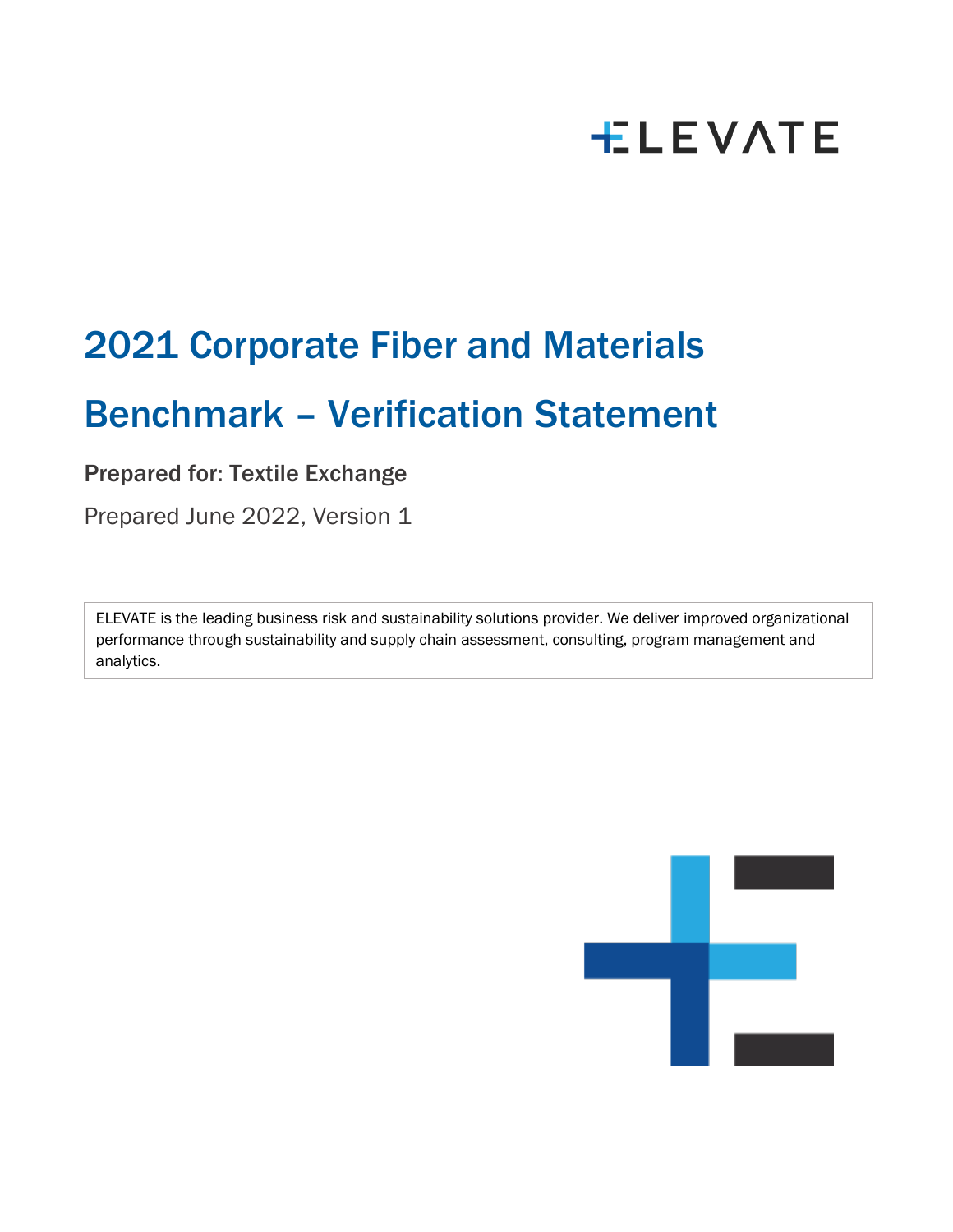Textile Exchange's Corporate Fiber & Materials Benchmark (CFMB) is a measurement tool to help companies systematically measure, manage, and integrate a preferred fiber and materials strategy into mainstream business operations and business models, to compare progress against industry goals and commitments, and to transparently communicate performance and progress to stakeholders.

In 2022, ELEVATE was engaged by Textile Exchange to provide an independent assessment of the process used to develop the 2021 Corporate Fiber and Materials Benchmark.

#### 1.1 Assessment approach

This is the  $3<sup>rd</sup>$  [assessment](https://textileexchange.org/wp-content/uploads/2020/01/Corporate-Fiber-and-Materials-Benchmark-Verification-Statement.pdf) of the CFMB. The second assessment was conducted in 2020 and the first assessment in 2019. The assessment made in 2019 was developed using the [ISEAL Benchmarking Guidelines](https://www.isealalliance.org/sites/default/files/resource/2019-07/ISEAL_SustainabilityBenchmarkingGoodPracticeGuide2019_V6.pdf) as the guiding framework and covered the history of the CFMB, how it was developed, its scope and application, the design and development process, the data collection and validation processes and the scoring and ranking methodology. This year's assessment, as in 2020, builds upon the 2019 baseline assessment, focusing on the 2021 CFMB, specifically on any changes made to the benchmarking process since the previous assessments.

The assessment was conducted through a desktop review of documentation about the process provided by Textile Exchange and through interviews with Textile Exchange staff. This assessment continues to use the ISEAL Benchmarking Guidelines as the guiding framework.

#### 1.2 Scope and limitations of the assessment

This assessment focuses on any changes made to the design, methodology and processes used by Textile Exchange to implement the CFMB since the previous assessment. The assessment does not include verifying the data collected and published by the benchmark or the results / ranking / scoring produced and published by the CFMB. The information presented herein is based on information provided by Textile Exchange staff through interviews and supporting documentation.

#### 1.3 Level of independence

Although ELEVATE has worked on projects with Textile Exchange in the past, it has not been involved in the design or implementation of the CFMB and have provided no advice or guidance in this regard. As part of this assessment, we do provide recommendations to Textile Exchange to improve the benchmark in the future.

This verification statement prepared by ELEVATE is based on documentation and information provided by Textile Exchange. ELEVATE is an experienced assurance provider, assessing disclosures and data inventories for a variety of clients and sectors in alignment with best practice standards and frameworks.

#### 1.4 General Findings and observations

#### Project Management:

In 2021, Textile Exchange strengthened their Project Management process for the program, we specifically highlight:

- The definition of the first draft of the CFMB Program's SOP (Standard Operating Procedure) covering MCI Survey (submission to review).
- The setup of a program management tool to support planning and development of all phases of the project.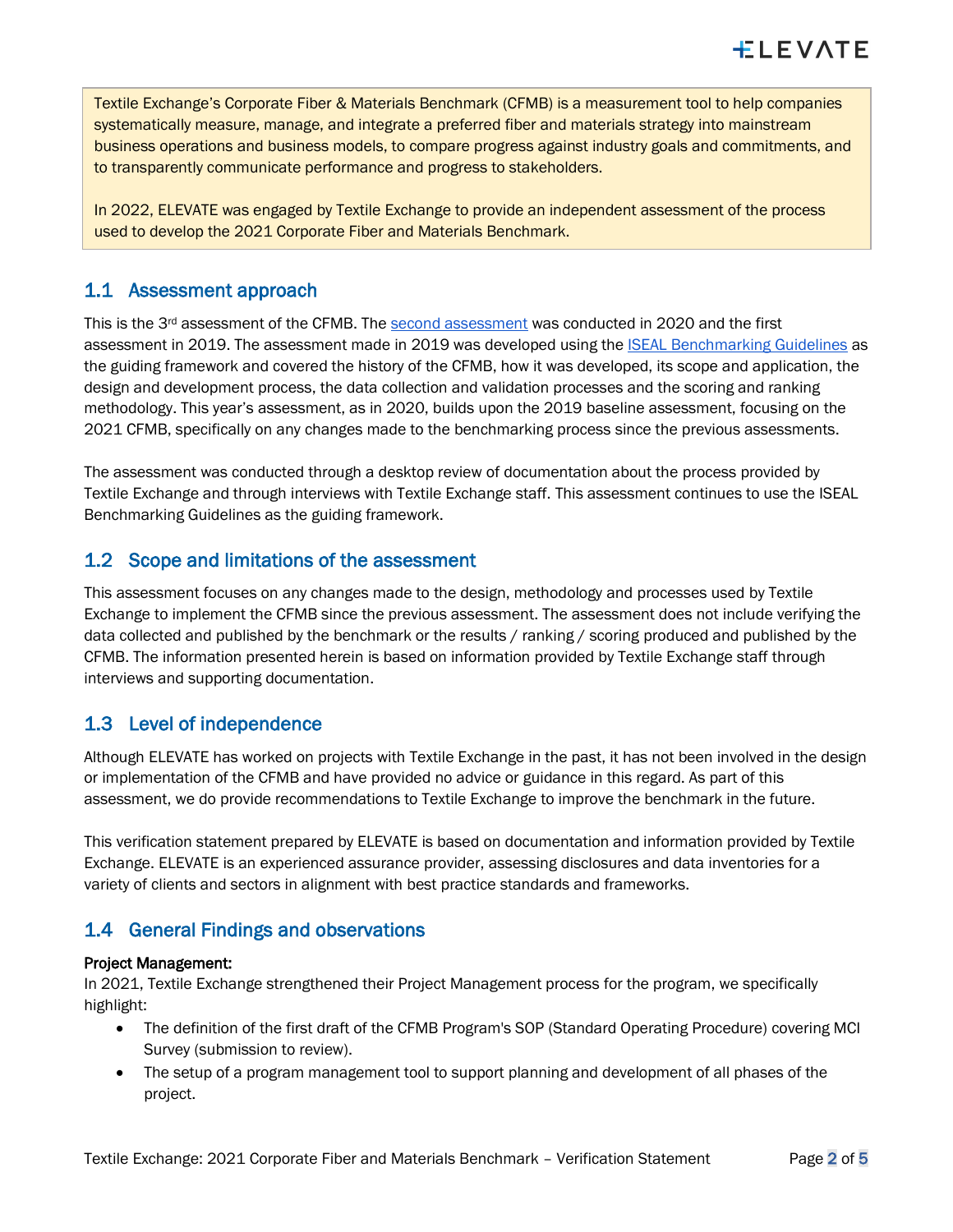- The development of a Project Plan to facilitate the validation process, which provided a clear line of sight on the tasks and outcomes of the review and analysis phases as well as clearly defining the team structure. This year, the validation plan was unfolded in batches, maintaining the first and second review, helping the team coordination and delivering clear responsibilities. The batch assignation was recorded in a Master Tracker document.
- The preparation of a Reviewers Toolkit to support the team and ensure consistency in the validation of the surveys, this toolkit included different templates, notes and recommendations and was accompanied by training sessions with relevant experts.
- The Development of a Leather reporting scenario matrix, which was cross-referenced for all participants reporting Leather uptake data, so reviewers could have a consistent approach to the review of Leather related information.
- The increased of constant communication. Weekly team meetings and managerial check-ins were held to follow up on the process plan and efficiently define next steps.
- Finally, regarding improvement opportunities for next years, the team had access to Master Survey Templates where suggestions for improvements to the Survey could be captured for the Strategic Review of the MCI Survey in 2022.

#### Survey Submission:

In 20201, there were no changes in the survey tool used to collect benchmarking data. However slightly changes were made in terms of wording, additional questions, and the inclusion of the COVID-19 Module. This last modification aimed to facilitate information gathering regarding the impacts COVID had on participant companies.

#### Validation:

It is important to note that in this phase Textile Exchange does not audit or verify the data, the team manually reviews the information included in the survey by all companies. The review process is based on completeness of the information reported, examination of public information and consistency checks (between years and similar companies) to ensure that the data is valid.

The process starts with a comprehensive review by a Textile Exchange staff member of all data submitted by each company. Completeness checks are carried out to verify that companies have provided the information requested as complete as possible; reviewers engage and follow-up with participating companies to validate and verify gaps in the data. For this, reviewers had a template (Company Review Document) where comments and clarifications were captured and shared via SharePoint with reporting companies, this review supports are confidential to every company.

Every survey response goes through two rounds of review. The first round is an in-depth survey review that consisted of desktop research to check company responses and all evidence provided. The focus of the second review was to ensure all the discrepancies captured in the first round were addressed and that clarification(s) were provided by the Participant(s).

Once the data has been reviewed and validated, benchmarking scores are generated. The scores then undergo their own review process to identify discrepancies and inconsistencies, that are then addressed prior to publishing of the benchmark. The data analysis team also cross-validates the information resulting from the manual model with the information from the system, and reviews consistency between years and similar companies.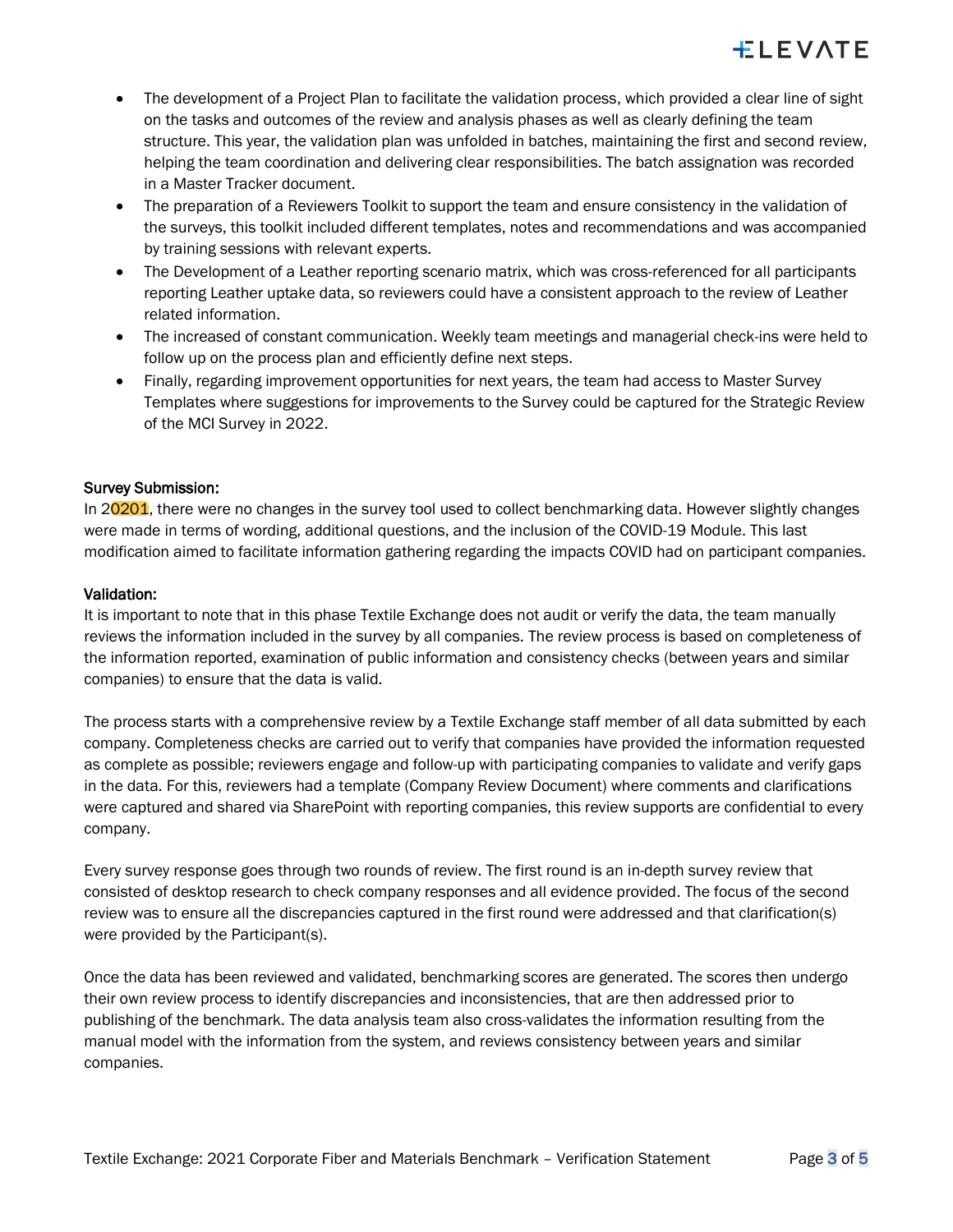In 2021 no significant changes were made to the review and data analysis criteria and procedures; however, the process was reinforced with a project management approach (detailed earlier) facilitating different tools to ensure consistency, capacity building and help the planning and tracking of the process. In this sense, the development of the SOP and the Reviewers Toolkit helped the team thought out the validation process and the planning and batches roll out improved work coordination and efficiency.

As well, the improvements made in 2020 were still in place:

- Two (2) rounds of review.
- Management tools to document and track the validation process.
- Tools to make consistency checks easier to execute for the review teams.
- Automated tools to support the data validation process (modeling tool that validates the benchmarking scores for each data point collected by the benchmark, automated validation tools that identify data inconsistencies based on data dependencies and comparisons with previous year's data and data discrepancies based on internal thresholds).

#### Communication:

Internal communication was key to the Project Management approach reinforced in 2021. Besides the Kickoff meeting held, Textile Exchange developed weekly team meetings, weekly updates to Senior Management, and weekly Drop-In clinics with experts to assist the unfolding of the project plan.

Also, an external outreach plan was developed to support the Benchmark process, this plan covered all companies participating in the survey, and included templates for communications in the different phases of the process. Companies got a message when their Survey was scheduled to be reviewed so they were prepared to receive the Company Review Document and understand the vital timelines and respond expectation.

#### 1.5 Conclusions

In our opinion, in 2021, Textile Exchange made improvements to the Project Management of the Benchmark process including the development of a draft SOP, minor adjustment to the data collection and data validation processes, and the definition of tools that support the Corporate Fiber and Materials Benchmark, improving the traceability and consistency of the process, especially in the review phase. There were no significant changes in methodology or criteria used to construct the Benchmark.

The changes made by Textile Exchange in 2021 to the CFMB continue to maintain alignment with the ISEAL best practice guidelines for benchmarking systems.

Looking ahead, we recommend:

- Strengthen the SOP draft, including the entire program development process and not just the validation phase as it is now. We also recommend formalizing this complete document and accompanying it with capacity building in all teams, in order to continue working on standardization and consistency.
- Since the program review for updates is approaching, we recommend documenting the consultation process with stakeholders and the adjustments made as a result of these consultations. The result of the program review process could be shared publicly, sharing the process carried out, the results and the main changes with external stakeholders and companies involved.
- In the cyclical approach used to explain the process of the program, the terms used for the validation and review phases can be confusing, taking into account that the team does not validate the information and that the review phase is related to the review of the program as such and not the information reported in